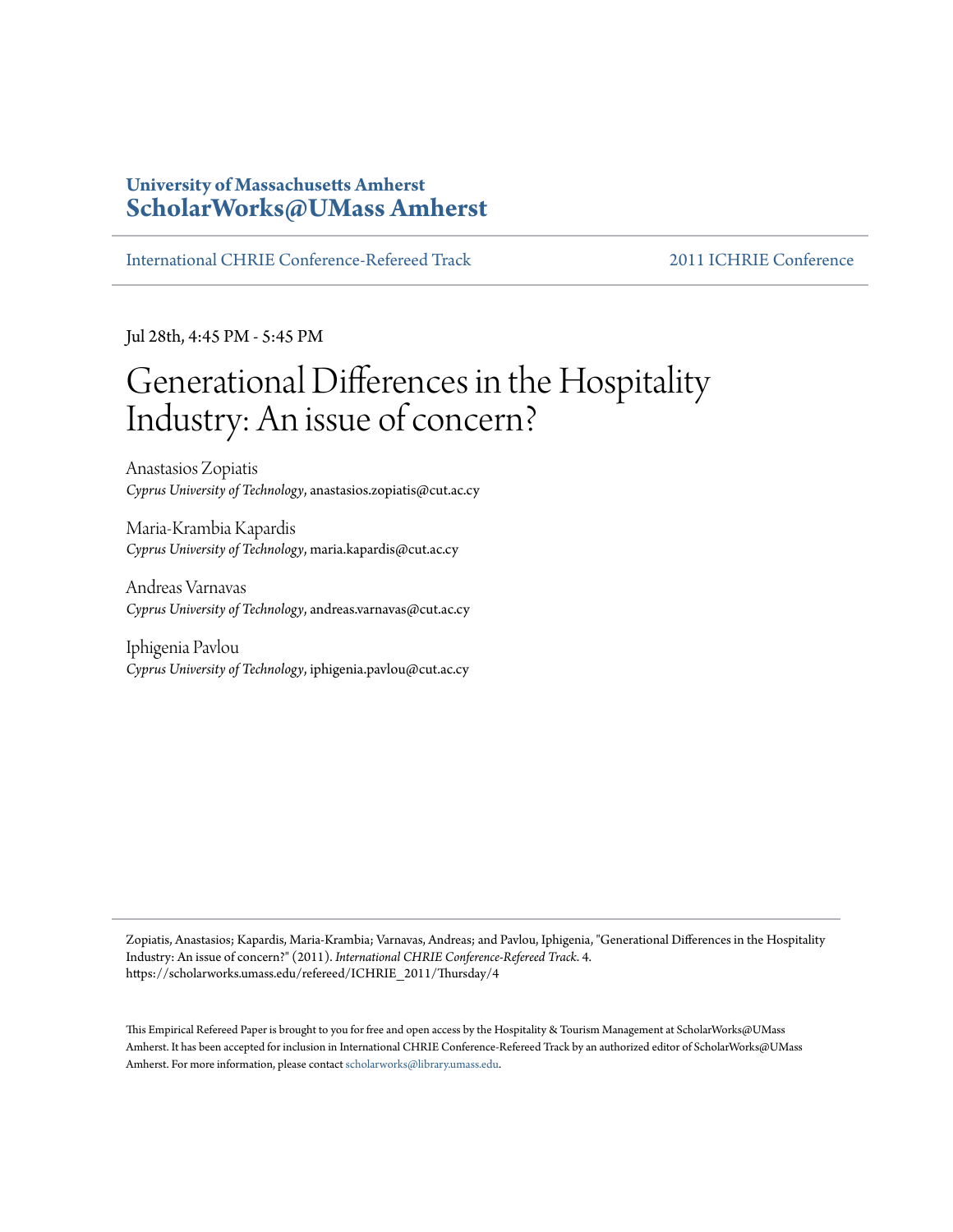#### **GENERATIONAL DIFFERENCES IN THE HOSPITALITY INDUSTRY: AN ISSUE OF CONCERN?**

Anastasios Zopiatis Cyprus University of Technology Limassol, Cyprus

 Maria-Krambia Kapardis Cyprus University of Technology Limassol, Cyprus

Andreas P. Varnavas Cyprus University of Technology Limassol, Cyprus

and

 Iphigenia Pavlou Cyprus University of Technology Limassol, Cyprus

#### **Abstract**

Each generation that enters the workforce brings with it its own unique perspectives and values, shaped by the times of their life, about work and the work environment; thus posing atypical human resources management challenges. Following the completion of an extensive quantitative study conducted in Cyprus, and by adopting a qualitative methodology, the researchers aim to further explore the occupational similarities and differences of the two prevailing generations, X and Y, currently active in the workplace. Moreover, the study investigates the effects of the perceptual generational differences on managing the diverse hospitality workplace. Industry implications, recommendations for stakeholders as well as directions for further scholarly research are discussed.

**Key Words:** Generations, Hospitality Industry, Human Resources Practices, Cyprus.

#### **Introduction and Rationale**

Generations in the workplace have been the topic of both scholarly work and industrial discussions over time. Today, the multigenerational symbiosis in the hospitality industry recaptures our attention since pragmatic socio-economic conditions might necessitate the employment of three or even four generations concurrently. Numerous scholars (i.e. Gursoy et al. 2008; Chen and Choi, 2008) have attempted to interpret generational behaviors in the workplace by mostly investigating similarities and differences and, as expected, differences, often described as a generational 'gap', exist every time there is a comparison of generational cohorts. In contrast, only a handful of empirical studies, have attempted to investigate the effects of these differences in today's hospitality workplace.

Answering the call of numerous scholars (Smola and Sutton, 2002; Callanan and Greenhaus, 2008) for additional empirical investigations of the multigenerational symbiosis, the authors developed a three phase research activity with the primary aim of exploring the similarities and differences of the different cohorts in the hospitality workplace. Phase one, quantitative in nature, reaffirmed scholars (i.e. Callanan and Greenhaus, 2008; Gursoy et al. 2008; Chen and Choi, 2008; Gibson et al. 2009; Sullivan et al. 2009) who argue that generational differences do exist in the workplace and immediate actions ought to be taken. Following the conclusion of phase one, the authors proceeded with phase two, a qualitative approach, the findings of which are presented in this paper, with the aim of

1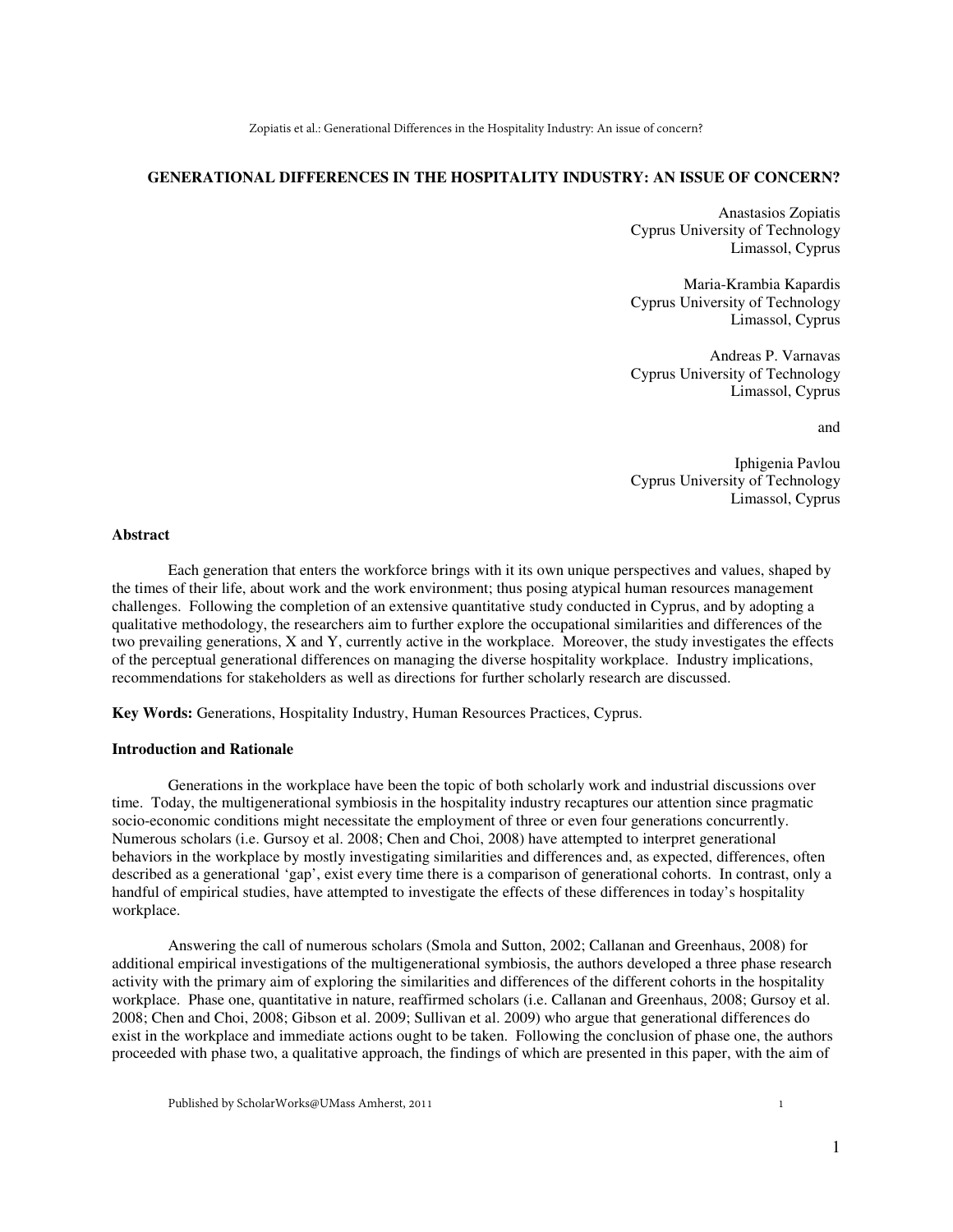investigating the perception of a selected group of hospitality professionals on the issues surrounding the topic under investigation. The third and concluding phase of this research activity, to be conducted in 2011, will investigate the impact of inter-generational differences on the provision of customer service. The objective is to enhance our understanding as to how customers respond to the provision of service from a multi-generational workforce in relation to their own generational cohort.

## **Review of Literature**

Eyerman and Turner (1998: 93) define generation as "people passing through time who come to share a common habitus, hexis and culture, a function of which is to provide them with a collective memory that serves to integrate the generation over a finite period of time", while Westerman and Yamamura (2007) assert that it is like a group that shares both the same birth years and significant life events. Regardless of which definition someone embraces commonalities in the factors of time and experience, called significant time events, are evident throughout literature. In simple terms, and following the human reproductive cycle, each generation covers a specific time span, approximately twenty to twenty five years, in which their members' personality is shaped by historical, cultural, and social experiences and life events.

The topic of multigenerational co-existence in the workplace intrigued numerous scholars who investigated the topic from an array of different perspectives. In most studies the outcome was a direct comparison of the similarities and differences between the different cohorts, whereas the effects of these revealed and/or implied differences have received little attention. Starting from the newest generation entering the workforce, Generation Y, individuals born after 1980 (Smola and Sutton, 2002), conceptual and empirical studies portray its members as technologically savvy (Gursoy et al. 2008), who embrace change (Harbert and Dudley, 2007), are less loyal to the organization and more 'me' oriented (Smola and Sutton, 2002), believe that work is not the most important thing in life (Lancaster and Stillman, 2002), embrace flexible work schedules (Raines, 2002), refuse to pay dues (Kupperschmidt, 2000), distrust job security (Eisner, 2005), dislike micromanagement and slowness (Lowe et al. 2008), and are highly sociable (Smola and Sutton, 2002).

Generation X, individuals born between 1965 and the early 80's (Eisner, 2005), are often portrayed as the 'slacker' generation (McDonald and Hite, 2008), who have no problem questioning authority (Gursoy et al. 2008), lack loyalty (Eisner, 2005), work to live (Gursoy et al. 2008), prefer to work alone (McDonald and Hite, 2008), are reluctant to network (Eisner, 2005), believe that there is no such thing as job security (Kupperschmidt, 2000), prefer flexible schedules (Bova and Kroth, 2001), and do not take micromanagement well (Eisner, 2005).

The topic of generational symbiosis in the hospitality workplace has been the focal point of only a few studies. Chen and Choi's (2008) study, reaffirming the vast differences between members of different generational cohorts in the hospitality workplace, suggest that new industry-specific strategies must be put in place, especially in terms of recruitment and selection, in order to best meet the perceived needs of each of the three generational cohorts. Moreover, Gursoy et al. (2008) identified significant differences between the cohorts, similar to other studies conducted in non-hospitality environments, and which merit the attention of hospitality stakeholders. Finally, Barron et al. (2007: 127) reiterate the necessity for the hospitality industry to understand and respond to the unique occupational needs of the Y-ers in such a way that it "…ensures the provisions of a conducive environment to these people to develop their careers, yet also retain a balanced lifestyle".

As previously stated, while numerous studies investigated the differences between generations, only a handful investigated their probable negative effects. A survey conducted by the Society of Human Resources Management (Burke, 2004) suggests that almost 40% of Human Resources professionals observe conflict amongst employees as a direct result of generational differences. Twinge (2006: 217) informs us that "60% of employers say that their workplaces suffer from tension among the generations", while Schramm (2004) notes that many human resources professionals expect that intergenerational tensions in the workplace will increase. O'Bannon (2001)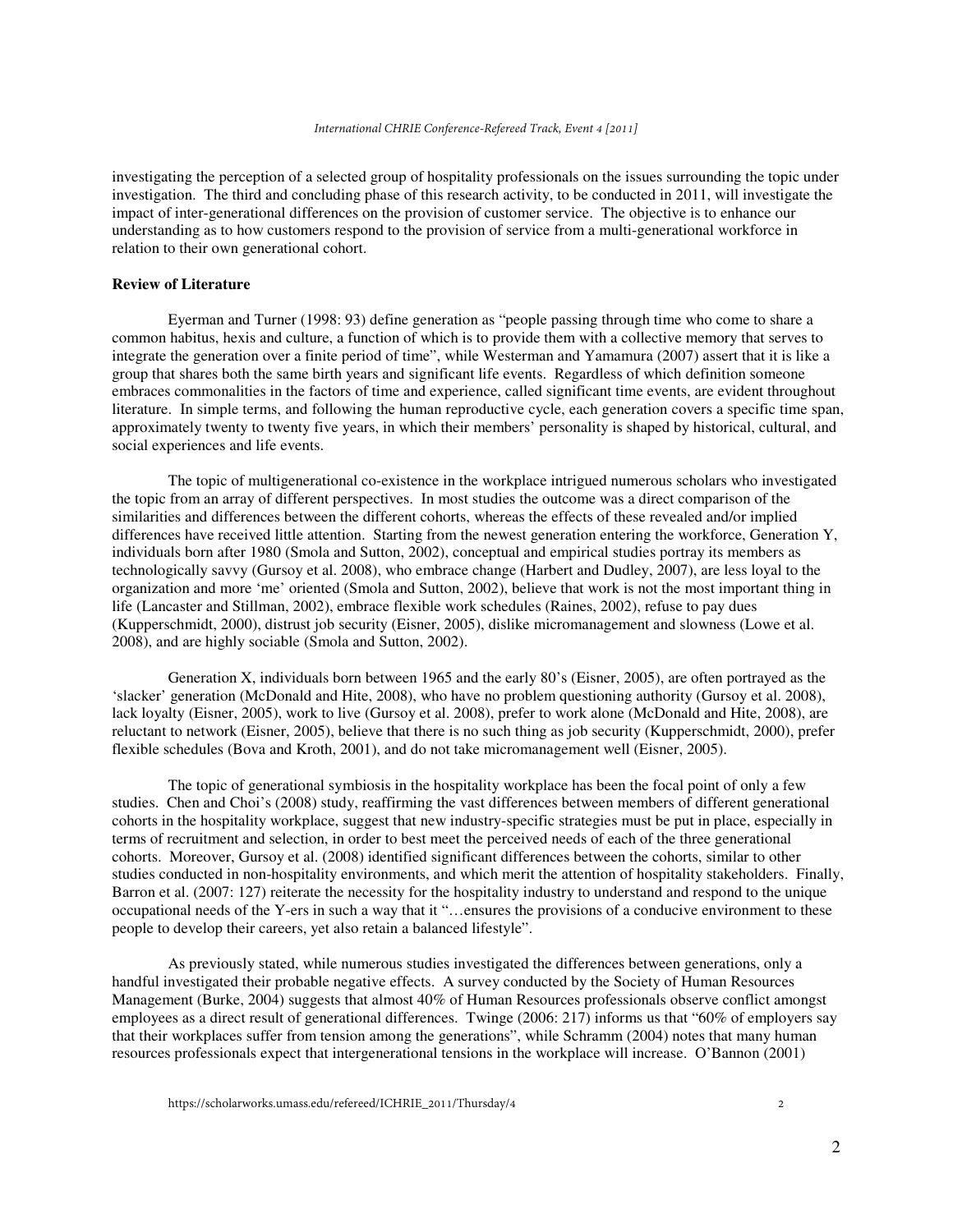suggests that generational differences may cause conflict within even the most sophisticated organizations, while Kupperschmidt (2000) argues that failure to understand generational differences may cause negative effects such as tension, diminished levels of job satisfaction and corporate citizenship, reduced productivity and turnover.

# *Prior Research (Phase One)*

In investigating the particular topic a three-phase empirical study, exploratory in nature, was designed. The first phase entailed the administration of 1,000 quantitative questionnaires to randomly selected individuals, both Cypriots and non-Cypriots, currently working in 75 hotels operating in the country. With the aim of enhancing understanding towards generational similarities and differences, especially with regard to how each generation is perceived by its own members compared to members of the other generational cohorts, the quantitative study explored issues related to generational work values and beliefs of individuals' members of the three prevailing generations; Y, X and Baby Boomer. Three hundred and two (n=302) usable surveys were returned and analyzed by the researchers.

Respondents were asked to indicate their perception towards the three prevailing generations in the hospitality workplace with the utilization of a 20-item bipolar scale. All twenty variables included in the survey describe specific occupational issues indicative of the hospitality professions; most of which have already been investigated by other scholars in similar settings (*see for example*, Zopiatis and Constanti, 2007; 2010). Among others, the respondents' views on authority, motivation, recognition, loyalty, work-life balance, change, technology, supervision and preferred work schedules were investigated. Findings revealed that X-ers and Boomers share similar views with regard to their own generational cohorts respectively, and that the newest generation entering the hospitality workplace, Generation Y, shares a much different perception for both, their own and the other two cohorts.

#### **Research Methodology**

The authors have adopted a qualitative approach in order to a) gain further insights with regard to specific issues which are relevant with the multigenerational symbiosis in the hospitality industry of Cyprus, and b) verify and enhance the validity of the quantitative study's results (phase one). The primary purpose is to explore the views and perceptions of prominent hospitality stakeholders with regard to the status of the multi-generational symbiosis in their hospitality organizations and investigate the negative effects of the perceptual differences between the cohorts. Following this reasoning, 3 research questions have been postulated:

*RO 1:* How is the multi-generational symbiosis in the Cyprus hospitality industry perceived by prominent industry stakeholders?

*RQ 2:* If a generational 'gap' exists, which are its primary causes and effects?

*RQ 3:* Which are the biggest challenges of managing a multigenerational workforce in the hospitality industry of Cyprus?

Reflecting on the findings revealed from the quantitative research, and the primary purpose of the current activity, a number of open-ended interview questions have been developed considering the interviewees' knowledge, professional experience and background, and sensitivities towards specific issues directly related with the topic under investigation. The utilization of a qualitative methodology, in the form of semi-structured interviews, enables the researchers to investigate in considerable depth, findings of the previously conducted quantitative measurement. In addition, extensive probes were used to explore specific thematic areas, thus obtaining further information, in contrast to the sterility of the quantitative questionnaire design.

The interviews were all conducted by one interviewer who strived to remain completely impartial towards both the interviewee and the topic under discussion. Specific measures, which covered questioning approaches, the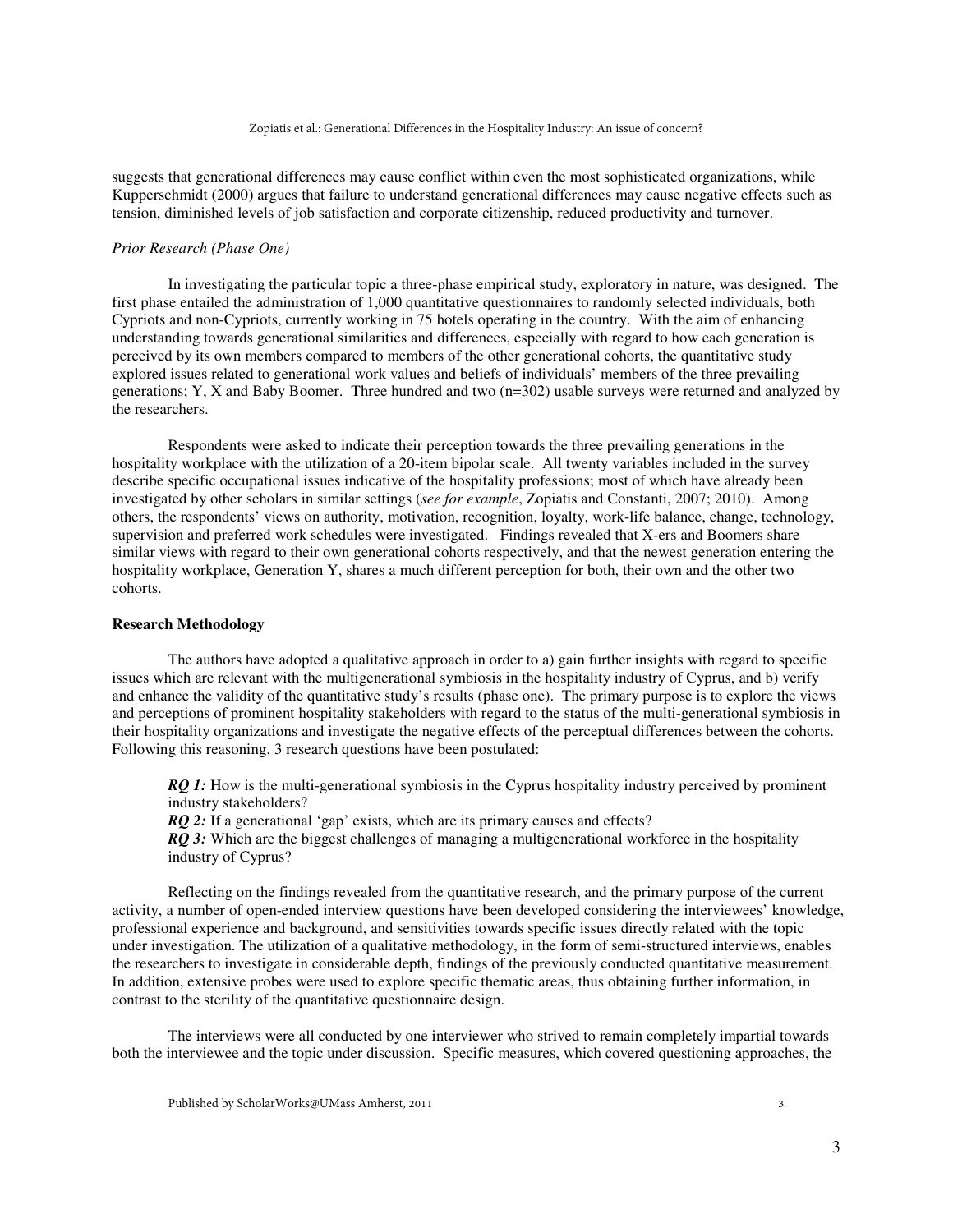nature of opening comments, probing clarifications, personal behavior, and responses during the course of the interview were introduced and practiced by the interviewer during a pre-interview training session in order to control bias eventualities. It is also important to note that all interviews were conducted in English thus eliminating any translation-related issues.

A non-probability purposive (judgment) sampling was utilized to select the interviewees; all prominent members of the local hospitality industry. This type of sampling, which does not claim representativeness, occurs when the participants are selected based on their specific knowledge and expertise regarding the topic under investigation (Patton, 1990). It is important to note that despite the fact that Baby Boomers were investigated during the first phase of this activity, the research team decided to exclude them from phase two, thus no questions pertained to this cohort. The decision was to concentrate more on Generations Y and X mainly due to the low number of Baby Boomers currently active in the local hospitality industry (less than 7%). All interviews were digitally recorded, transcribed and imported into NVivo software (QSR) for further analysis. The particular software allows for the coding of text according to multiple classification categories (called nodes) which are either pre-determined by the researchers or emerge in the process of analysis.

Qualitative data collection results in non-standardized data, which required the researcher to classify them into specific categories since meaningful analysis can only be conducted using conceptualization (Saunders et al., 2000). For the purposes of this study, the general analytical procedure, which is a non-quantifying method of qualitative data analysis, was used to analyze the collected qualitative data. This procedure, propounded by Miles and Huberman (1994), represents a classic example of qualitative analysis suitable for a variety of different research types and it consists of "three con-current flows of activity: data reduction, data display, and conclusion drawing and verification" (p. 10). Respondent validity was achieved by presenting a transcription of the interview proceedings to the interviewees in order to gather their reactions.

## **Findings**

Interviews were conducted between the months of June to August 2010. More than 30 hospitality stakeholders were selected to participate out of which 11 kindly refused our request due to a variety of reasons. In total, 19 interviewees were conducted, out of which 2 were excluded from analysis due to the content (monolectic responses), while 17 interviews were imported into NVivo for further analysis. The interviewees were all Cypriots, sixteen males, with a college education, working in upper level managerial positions in local hospitality establishments. With regard to the generational cohort, two Y-ers, eleven X-ers and four Boomers were interviewed for the purposes of this study. The research team acknowledges that the small sample size  $(n=17)$  and the homogeneity of the sample limits the generalizability of the findings.

Prior to commencing, interviewees were asked to provide their overall reactions to the findings of the quantitative study conducted during the first phase of this activity. It is important to note that the interviewees were aware of the findings since a written summary was sent to them immediately upon the confirmation of the interview. Sixteen (16) out of seventeen (17) interviewees agreed with the findings attributed to members of Generations X and Y and the existence of a perceptual generational gap, while some stated that the results were not a surprise to them.

Indicative were the comments expressed below by a 39-year old interviewee who stated *"…I don't think that the results are coincidental, I believe that's the case in any industry…if you do the same study you will find similar results and generally the generation 'gap' exists in all aspects of society*". Along the same lines were the comments made by a 58 years old male interviewee who stated "…*I believe that there is a 'gap', not only in the hospitality workplace but in society in general. Young people see older people different and vice versa. We see that in our families as well…I see my children how they act, react and work and I remember how I was in their age, completely different. The way they grow up, the effects of society on every human affects how they turn to be. When I was young, in general, we came from poor to middle families and our concern was to make money…to live a better*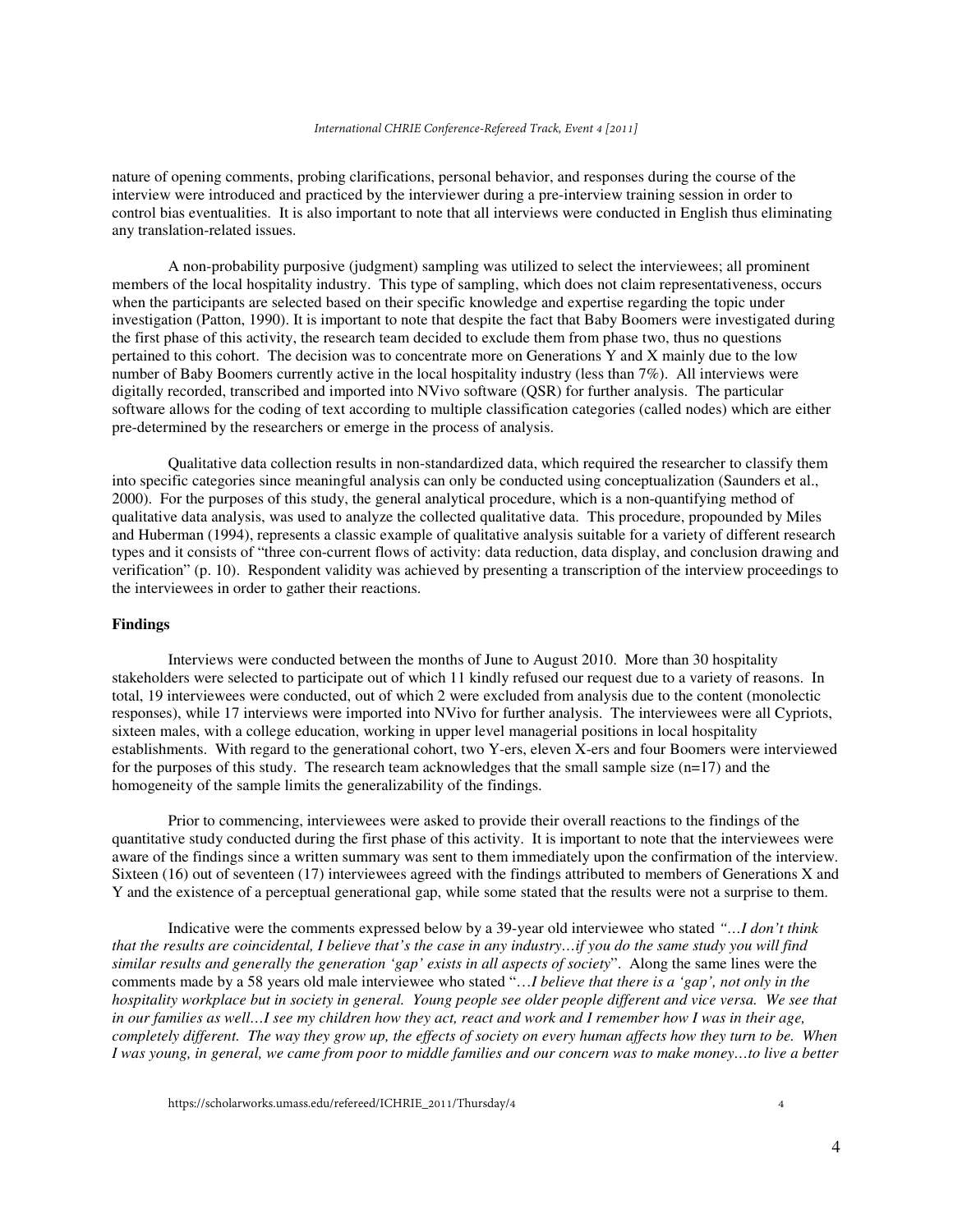#### *life. Y-ers mostly found the money their parents earned and their concern is to maintain and increase them; thus their needs and expectations are much different*".

Interviewees were then asked to comment on the findings pertaining to their own generational cohort. Overall, the vast majority of the interviewees agreed with the characteristics attributed to their own generational cohorts. With regard to Generation X, many interviewees, and in accordance with the quantitative study, argued that X-ers are more loyal to the organization compared to their younger colleagues. They attribute this to the cohort's vast socio-economic obligations (family, loans, etc.) which as one interviewee stated "*…will make you think twice before leaving your job*". Some have also mentioned the term 'comfort zone', the familiarity and reassurance someone feels when working in one company for a prolonged period of time, as another reason which restricts X-ers from leaving a particular job. Table 1 summarizes the primary comments made by the interviewees regarding the two prevailing generations currently active in the hospitality workplace.

| Perceptions of the Interviewees towards Generations Y and X |                                                      |           |                                                        |
|-------------------------------------------------------------|------------------------------------------------------|-----------|--------------------------------------------------------|
| Perception of Interviewees towards Generation X             |                                                      |           |                                                        |
| $\bullet$                                                   | More Resistant to Change                             | $\bullet$ | Have the experience to work more efficiently in        |
| $\bullet$                                                   | Respect authority more                               |           | the workplace                                          |
| $\bullet$                                                   | In the long run X-ers respect recognition more       | $\bullet$ | More proud working for a particular company            |
| $\bullet$                                                   | Expect more respect                                  | $\bullet$ | Not resistant to change if they are convinced that     |
|                                                             | Have a higher sense of organizational loyalty -      |           | changes will have positive effects                     |
|                                                             | they will not "sell" the company for 50 Euros        | $\bullet$ | Work Harder                                            |
|                                                             | more                                                 | $\bullet$ | Better use of time (mainly due to experience)          |
| $\bullet$                                                   | Were raised with more values and a sound             | $\bullet$ | Are more willing to make that 'extra mile' needed      |
|                                                             | moral/ethics code                                    | $\bullet$ | Have more expectations from the company                |
| $\bullet$                                                   | Task oriented                                        | $\bullet$ | Will first reflect on the consequences and then act    |
| ٠                                                           | More mature - Career oriented                        | $\bullet$ | More conscientious in working for this industry        |
| $\bullet$                                                   | Individuals with more social obligations, thus less  | $\bullet$ | Disagreeing is different than disrespecting            |
|                                                             | willing to risk career moves                         | $\bullet$ | Need of less supervision and guidance                  |
| $\bullet$                                                   | Create a comfort zone between them and the           | $\bullet$ | Motivated as easily as Y-ers                           |
|                                                             | organization                                         |           |                                                        |
| <b>Perception of Interviewees towards Generation Y</b>      |                                                      |           |                                                        |
| $\bullet$                                                   | Embrace innovation and change easier                 | $\bullet$ | Prefer work-life balance schedules                     |
| $\bullet$                                                   | Aware of the new trends of the market                | $\bullet$ | Entering the industry considering it as something      |
| $\bullet$                                                   | Easier to motivate – Self motivated                  |           | temporary – the stepping-stone towards something       |
| $\bullet$                                                   | More spontaneous                                     |           | better.                                                |
| $\bullet$                                                   | Value tangible benefits more                         | $\bullet$ | Less focus on work – need of constant supervision      |
| $\bullet$                                                   | Will not think twice before leaving a job for better | $\bullet$ | Experimenting<br>'til<br>they find<br>the<br>'perfect' |
|                                                             | tangible benefits                                    |           | workplace                                              |
| $\bullet$                                                   | More energetic and more productive than older        | $\bullet$ | Technology-savvy                                       |
|                                                             | employees                                            | $\bullet$ | Work more for themselves rather than the               |
| ٠                                                           | Less loyal towards the organization                  |           | company                                                |
|                                                             | See things more superficially                        | $\bullet$ | Fell less obligated towards the organization           |
|                                                             |                                                      |           | More Flexible                                          |

Table 1

Some noteworthy findings were revealed when comparing the interviewees' responses with the findings of the quantitative study conducted as part of phase one of this research activity. Overall, the interviewees agree with the findings, thus enhancing the validity of the results of phase one. Major disagreements were identified in two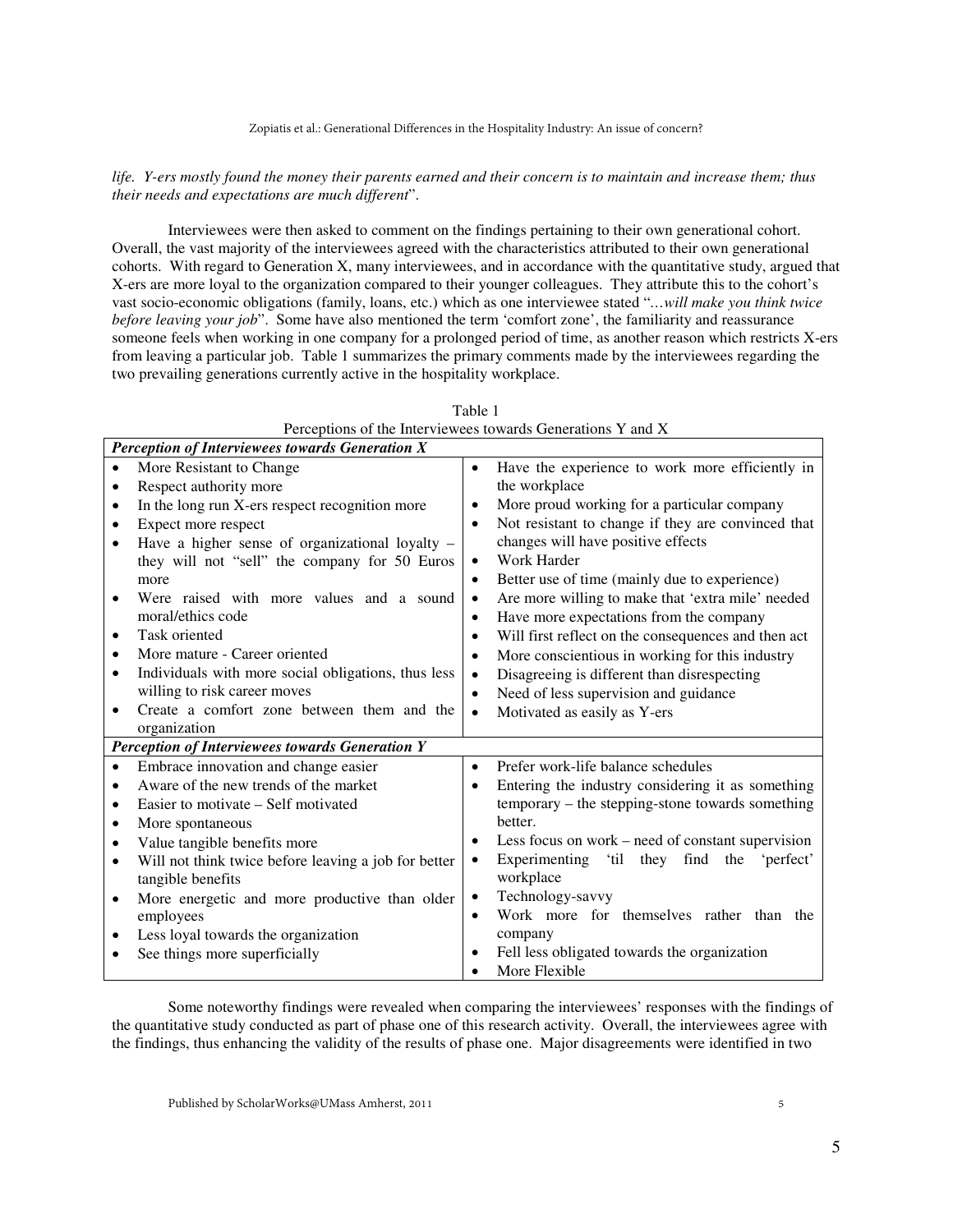#### *International CHRIE Conference-Refereed Track, Event 4 [2011]*

variables; motivation and resistance to change. Phase one results suggest that X-ers are more resistant to change and more difficult to motivate. Interviewees, the vast majority of which were X-ers, challenge the two findings by suggesting that (a) X-ers are as easily motivated as Y-ers, if the 'right' motives are present and are more willing to make the 'extra mile', if needed, and (b) X-ers are not resistant to change if they are convinced that change will have positive effects; in contrast to their younger colleagues who, as stated, superficially embrace all changes. Both issues can be the topics of further scholarly and separate investigation.

The current status of the generational symbiosis in the workplace was the topic of the next question. The majority of the interviewees noted that the symbiosis is smooth, despite the co-existence of different generations in the workplace, nevertheless, differences do exists. Many argue that differences among individuals exist in all aspects of our society, including the workplace, thus creating a de facto generational 'gap', but this cannot be translated as problematic.

Interviewees have also stressed the importance of a positive working environment, which reflects the culture, values and norms of the organization, and the crucial role managerial-level employees play in preserving this. Regarding the latter, the vast majority of the interviewees reiterated the role of supervisors in managing today's multigenerational environment, especially where Y-ers supervise X-ers and vice versa. The issue of having individuals from one generation supervising members of another has been extensively investigated by Zetlin (1992) who reiterated the potential challenges related to this endeavour. Many interviewees argued that the quality, capacity, character and personality of managerial-level employees might be the determining factor in this quest.

Interviewees were asked whether a generational 'gap' exists in their organization. For the purposes of this study, a generational 'gap' was defined as vast perceptual differences in the work values and beliefs between members of different generational cohorts currently active in the hospitality workplace. The majority of the interviewees, 12 out of 17 in particular, argued that indeed a generation 'gap' exists; nevertheless, this is not an organizational-specific phenomenon but rather a societal reality. Responses such as "*…a gap will exist, we cannot eliminate it*", and "*…there is nothing you can do about it…it's a universal phenomenon*" were cited by a number of interviewees. In contrast, others rejected the notion that a generational 'gap' exists by suggesting that differences and conflicts were, are and will always be visible in organizations. They argue that we should not only focus on the age variable, while ignoring other issues, such as the challenges associated with workplace, multi-cultural symbiosis.

A probing question attempted to clarify the causes of the 'gap'. Causes cited included: (1) major changes in the lifestyle of people which result in different life experiences; (2) Cypriot society adopting more westernized standards; (3) changes in the family structure with today's two working parents; (4) major advancements in technology; (5) the unique socio-political status of the country; and (6) the major changes is the country's demographic and psychographic profiling. Reflecting on this issue, a 57-year old general manager of a five star hotel stated that *"…young people are more modern…fresh in everything…their view of work, on life and the way they act and react…eager to learn and experience new things*". Other interviewees argued that Y-ers' are often misunderstood by senior employees who tend to be more narrow-minded, conservative and unreceptive to anything they cannot comprehend in terms of value and meaning.

Interviewees were then asked as to whether this perceptual 'gap' is translated into conflict. Reinforcing the notion that generational differences are not necessarily translated into weaknesses, almost half of the interviewees believe that no conflict existed as a direct result of the gap. Echoing this notion were the comments made by a 35 year old operational manager of a four-star hotel that "*...we have employees of different ages, different values and beliefs…but nothing bad comes out of this*". In contrast, four interviewees stated that conflict does exist as a direct result of the perceived generational gap. Two of them cited (mis)communication as a primary conflict example, whereas the other two argued that conflict results from the impatience and lack of trust, especially regarding professional behavior, of senior employees towards their junior colleagues. In support of this notion, a 57-year old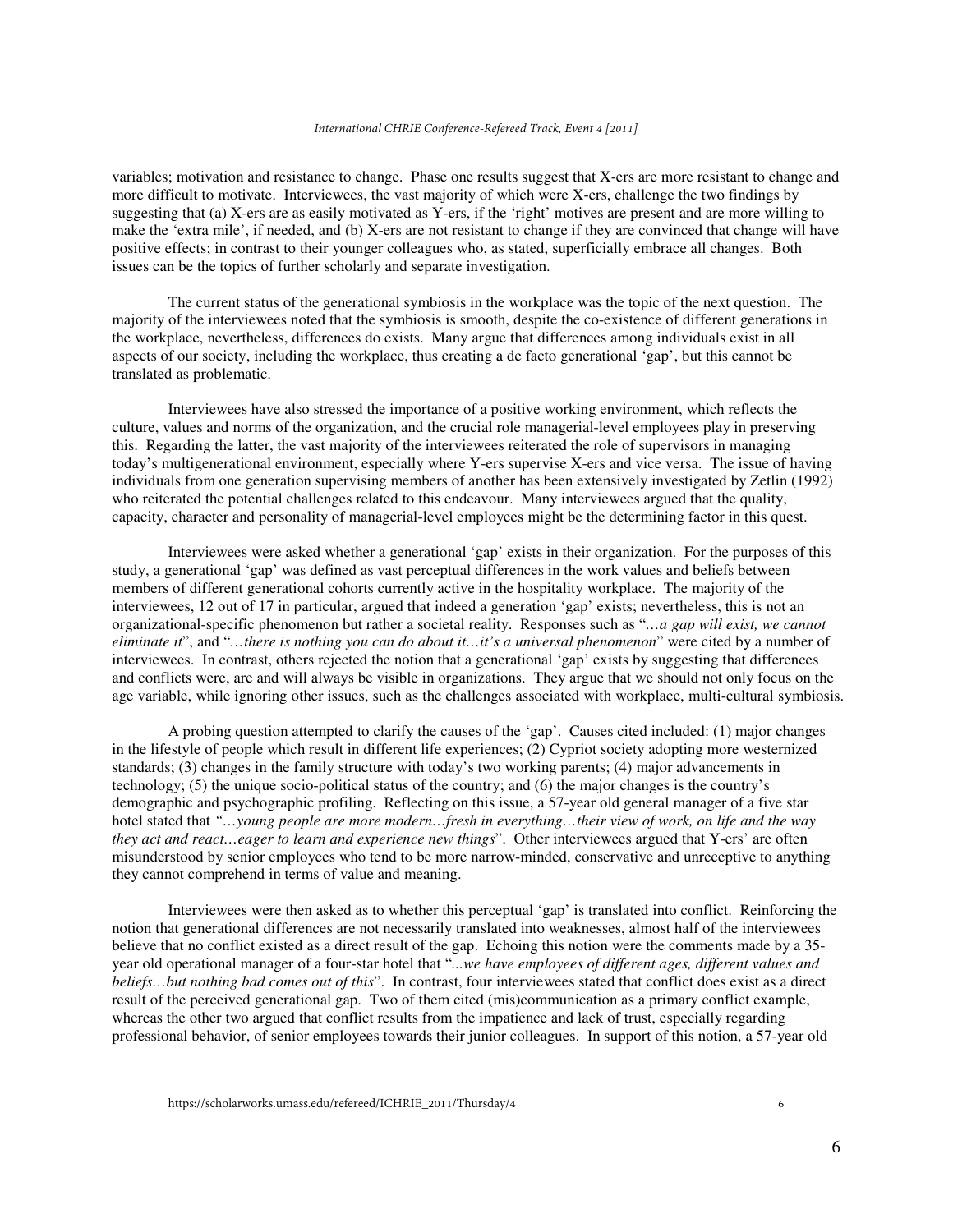hotel manager argued that "*…maybe in some instances the reasons for the conflict are directly related to the generational 'gap'…but we fail to recognize it*".

Moreover, five interviewees pointed out another noteworthy issue pertaining to the perceived effects of the generational 'gap'. In particular, interviewees noted that sometimes senior employees complained about the recruitment of junior and inexperienced staff members, which is perceived as an obstacle to operational success. This can often result in supervisors' resistance to assimilate new recruits effectively into the team; with all of the negative, operational consequences.

The next question aimed at clarifying the biggest challenges related with managing a multigenerational workforce. The most cited responses were communication and interpersonal issues. Regarding communication, many interviewees noted the challenges associated with such a task, are mainly caused by the employees' different backgrounds, work values and beliefs. Many have also noted that the (mis)interpretation of different expressions and terminology may be the source of conflict since generational cohorts may perceive, phenomenically, the same term in different ways. For example, words such as, authority, loyalty and respect might mean different things to different people.

In addition, many interviewees noted the need to have a flexible interpersonal approach, according to the uniqueness of particular circumstance and interaction. Echoing this notion are the comments made by a 35-year old operational manager of a four-star hotel that "*…we (managers) need to find the 'key' to every employee despite their age…we need to find a simple way to acknowledge his/her experience and show them respect…it's a code of social respect which boils down to character, ethos and personality*".

Numerous interviewees commented on the challenges associated with managing employees of different generational cohorts. Many noted that younger managers bear the burden of proving their skills and managerial abilities in order to gain the respect of older employees. This overall sentiment is reflected by the comment made by a 40-year old general manager of a four star hotel who stated that "*…when X-ers manage X-ers it's easier since they can understand each others wants and needs, but when it comes to managing younger employees, you really need to look deep into it, understand them, find out what they really want and what is the right way to treat them*".

Finally, interviewees were asked to propose specific human resources management actions and interventions with the aim of mitigating the probable negative effects of inter-generational conflict. Training, suggested in a number of different shapes and forms, was the most cited proposal. Suggestions for training ranged from workplace diversity and intercultural communication, for entry and managerial level employees, to teamwork formation and motivation strategies and techniques. Formal training was also mentioned as a vital tool for bringing people together. As an example, a number of interviewees mentioned scheduled monthly meetings in which employees are informed of the company's goal and future plans in such a way that makes them feel part of the overall picture, thus enhancing their sense of belongingness and contribution. Other practices mentioned included the employee of the month award, manager's night out, different charities for employees, and formal mentorship programs.

Five interviewees reiterated the importance of effective recruitment in mitigating the effects of multigenerational conflict. They argued that the human resources department should examine and scrutinize the employees, as much as possible, before proceeding with the hiring process, thus ensuring that all candidates are individuals who can work as part of a team, are open minded, and will eventually fit to the organizational culture. By espousing the common notion that everything starts (and ends) with recruitment, then if the 'right' people are brought on board things will run smoothly; if not, conflicts may surface that may potentially disorient the whole team.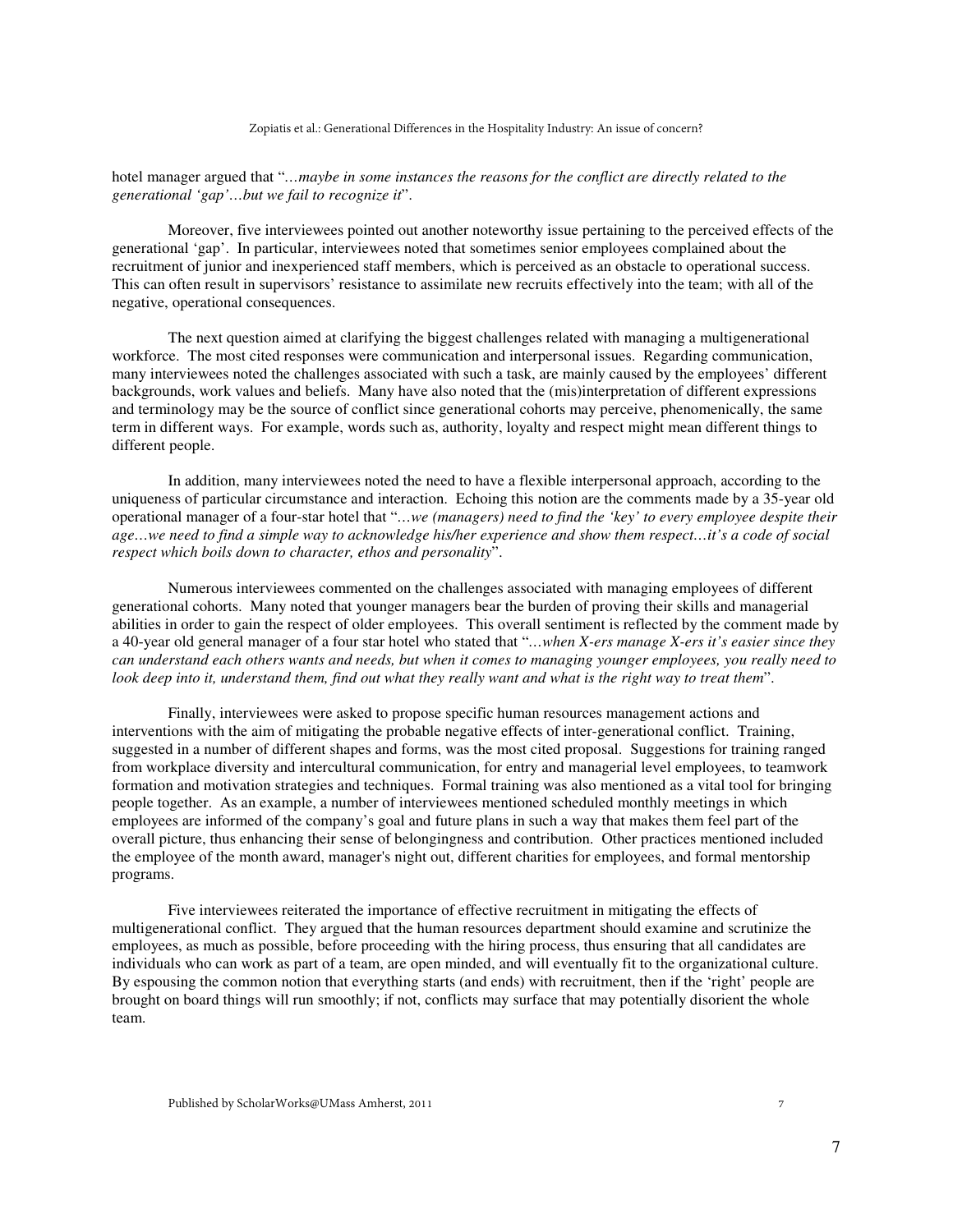The pivotal role of the human resource department, despite the fact that five of the interviewees stated the lack of a formal human resources department in their organization, was also emphasized. Each organization expects this department to assume its strategic and operational role and to be there, as one interviewee explicitly stated, paraphrasing Abraham Lincoln, '…*of the employees, by the employees, for the employees*'. Many interviewees have also reiterated the need for reforming human resources from a 'locked door' to an 'open door' employee-centred department. It is important to revisit how humane are today's human resources practices by exploring the association between the department's strategic mission versus current operational realities. Indicative was the notion of a 39-year old interviewee with vast industrial experience in the United States who stated that "*…human resources is not all about creating new policies and paperwork…it is about getting involved with the employees, getting to know employees…they (HR) need to find ways to help the company become an employer of choice, a fun place to work for members of all generations*".

A probing question, aimed at clarifying what is currently done to enhance multigenerational symbiosis, revealed actions mostly related with out-of-work social gatherings. In particular, seven of the interviewees noted that twice a year a party is organized in which employees can participate along with members of their family, thus giving them the opportunity to be acquainted with others, outside of work context. Moreover, five of them stated that their organizations organize one-day field trips to popular local destinations, for both their employees and their families; again as a means to enhance their employees' out-of-work informal relations.

#### **Discussion, Industry Implications, Suggestions for Future Studies**

The qualitative study, in accordance to the results of the previous research activity (phase one), revealed that differences do exist amongst the two prevailing generations, X and Y, in the hospitality workplace. In the perception of the majority of the interviewees these differences are translated into a generational 'gap'. Moreover, the study's findings enhance our understanding and clarify the probable effects of this perceptual generational 'gap'.

The notion that the generational 'gap' causes little conflict in the workplace is reinforced by the findings. Interviewees perceive the 'gap' as a societal norm that exists in all aspects of life, including the workplace. Although almost everyone acknowledged that differences do exist, only few relate this to specific workplace conflicts. Most of them characterize the symbiosis in their organizational setting as smooth, without any visible generational-specific problems. Those advocating that the 'gap' is causing conflict, cited miscommunication and lack of trust towards the competencies of younger employees as major problem areas. In terms of miscommunication, many argued that terms may be perceived differently by each generational cohort; thus resulting in a 'lost in generational translation' scenario.

Findings suggest that the personality of the manager, their proven, in-practice not in-theory, knowledge, skills and abilities (KSA's) related with their specific duties, and their interpersonal and interactional abilities are determining factors for gaining employee respect. Any attempt to seek respect otherwise would most certainly create an adverse environment with a multitude of side-effects.

The pivotal role of the human resources department has been cited repeatedly, especially in terms of preserving the positive inter-generational symbiosis in the workplace. Many interviewees insinuated the need for a shift from existing human resources paradigms by entrusting new, innovative, employee-centred initiatives and interventions. Arsenault (2004: 124) argues that "the lack of multigenerational understanding has prevented organizations from capitalizing on the strengths of generational differences". Industry stakeholders should acknowledge generational differences, promote awareness and understanding and strive to develop strategies and transformation techniques that aim to fully recognize and utilize the talents of their multigenerational human capital.

 Insights derived from this study are of value to academic scholars who wish to further explore the status of today's multigenerational workplace in their distinct hospitality or other business environment. It is suggested that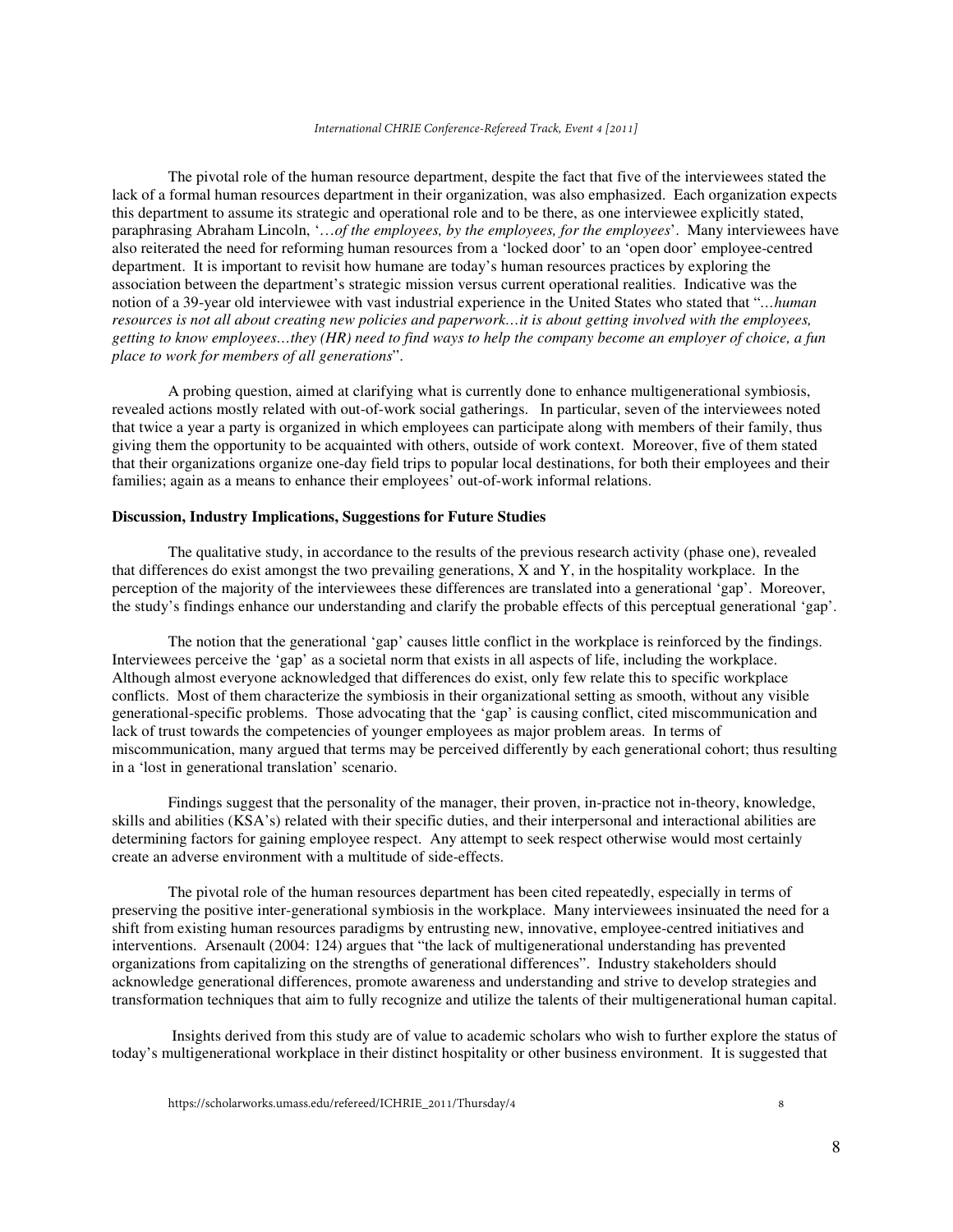Zopiatis et al.: Generational Differences in the Hospitality Industry: An issue of concern?

scholars focus their attention on the newest generation of hospitality employees; a generation that according to the study's findings (phase one and two), and in accordance with other similar scholarly work, challenge current operational orthodoxies. Moreover, academia must assume its crucial role of enhancing Y-ers knowledge of intergenerational differences; what Piktialis (2006: 11) refers to as 'generational competence' which is described as "the ability to understand, appreciate and meet the specific needs of different generations".

# **References**

- Arsenault, P.M. (2004). Validating generational differences: A legitimate diversity and leadership issue. *Leadership & Organization Development Journal*, 25(2), 124-141.
- Barron, P., Maxwell, G., Broadbridge, A. & Ogden, S. (2007). Careers in hospitality management: Generation Y's experiences and perceptions. *Journal of Hospitality and Tourism Management*, 14(2), 119-128.
- Bova, B. & Kroth, M. (2001). Workplace learning and Generation X. *Journal of Workplace Learning*, 13(2), 57-65.
- Burke, M.E. (2004). Generational differences: Survey report. Society for Human Resource Management (SHRM). Retrieved  $3<sup>rd</sup>$  of January 2011 from Http://www.shrm.org/Research/SurveyFindings/Documents/Generational%20Differences%20Survey%20R eport.pdf
- Callanan, A.G. & Greenhaus. H.J. (2008). The baby boom generation and career management: A call to actions. *Advances in Developing Human Resources,* 10(1), 70-85.
- Chen, P. & Choi, Y. (2008). Generational differences in work values: A study of hospitality management. *International Journal of Contemporary Hospitality Management,* 20(6), 595-615.
- Eisner, P.S. (2005). Managing generation Y. *Sam Advanced Management Journal*, 70(4), 4-15.
- Eyerman, R. & Turner, S.B. (1998). Outline of a theory of generations. *European Journal of Social Theory,* 1(1): 91-106.
- Gibson, W.J., Greenwood, A.R. & Murphy, Jr F.E. (2009). Generational differences in the workplace: Personal values, behaviors and popular beliefs. *Journal of Diversity Management*, 4(3), 1-7.
- Gursoy, D., Maier, A.T. & Chi, G.C. (2008). Generational differences: An examination of work values and generational gaps in the hospitality workforce*. International Journal of Hospitality Management*, 27(3), 448-458.
- Harbert, A. and Dudley, D. (2007). Managing multiple generations in the workplace. Southern consortium of human services, San Diego State University. Retrieved  $10^{th}$  of June 2010 from Http://theacademy.sdsu.edu/programs/SACHS/literature/SACHS-Managing%20Multiple.pdf
- Kupperschmidt, B.R. (2000). Multigeneration employees: Strategies for effective management*. The Health Care Manager*, 19, 65-76.
- Lancaster, L.C. & Stillman D. (2002). *When Generations Collide: Who They Are. Why They Clash. How to Solve the Generational Puzzle at Work*. New York: HarperCollins.

9